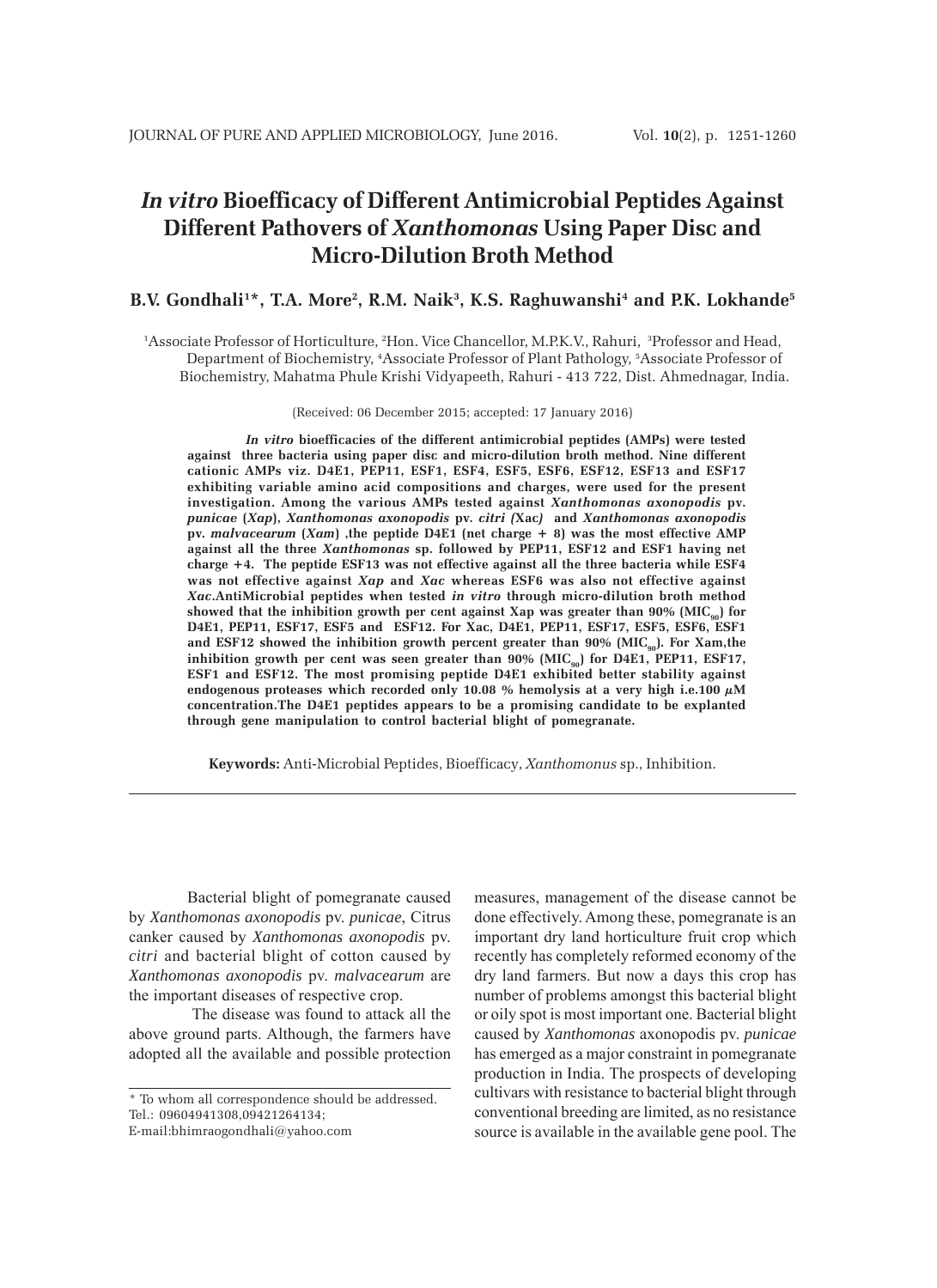control of bacterial pathogen as on today through use of chemicals is having limited success and is difficult to operate on a large scale.

Antimicrobial peptides (AMPs) are active against a wide range of plant pathogenic bacteria. Identification of the effective cationic peptides inhibiting the activity of the *X. axonopodis* pv. *punicae* can help in synthesis of a gene encoding such antimicrobial peptides by taking into consideration the codon usage in pomegranate. Such synthetic genes can be used for *Agrobacterium-*mediated transformation of pomegranate. This is definitely going to add technological advancement in the strategic area of biotic stress tolerance. Transgene cassette thus developed can be studied in a model expression system before being attempted for *Agrobacterium*mediated transformation. Transgenic pomegranate expressing antimicrobial peptides may help in controlling bacterial blight which at present is a threat to pomegranate cultivation across India.

At present, there are few reports describing the inhibiting activity of the different *Xanthomonas* spp.. In view of this, the present study was undertaken to screen the efficacy of cationic antimicrobial peptides against different pathovors of *Xanthomonas*.

### **MATERIALS AND METHODS**

The laboratory glasswares, equipments and chemicals used for different studies were of analytical grade and standard firms viz*.* Hi-Media Laboratories Pvt. Ltd., Mumbai (India); Qualigens laboratories Mumbai, SD Fine-Chem Limited, Mumbai and RFCL Ltd., New Delhi (India).The peptides used in the experiment were PEP11, D4E1, ESF1, ESF4, ESF5, ESF6, ESF12, ESF13, ESF17 and were synthesized and purified to > 95% purity. Infected leaves and fruit samples of respective crop plants showing typical symptoms of oily spot of pomegranate, citrus canker and bacterial blight of cotton were collected for isolation of bacterium Nutrient agar with the addition of sucrose (NAS) medium was used for isolation and maintenance of the bacterium. The composition of media was : Peptone: 5 g, Beef extract: 3 g, Sucrose: 20 g, Agar: 20 g, distilled water: 1 litre, pH 7.0.

The infected plant parts were washed thoroughly in tap water and used for isolation, the

plant parts were cut into small pieces and were surface sterilized with 1:1000 (0.1%) mercuric chloride  $(HgCl<sub>2</sub>)$  solution for one minute and washed three times serially in sterile distilled water to remove the traces of mercuric chloride. These small pieces were then macerated or cut into much smaller pieces with the help of sterilized blade/ scalpel in a sterile petridisc containing few drops of sterile distilled water for around 15-20 min so as to allow the bacteria to diffuse out. The bacterial ooze was streaked with the sterilized bacteriological inoculating needle on sterilized NAS medium filled in a sterilized petridisces. The inoculated plates were incubated in the inverted position for a period of 2-3 days at  $28 \pm 2^0$ C and observed for development of well separated, typical, light yellow coloured bacterial colonies resembling *Xanthomonas* sp.

The suspected bacterial colonies were picked up with the help of sterilized bacteriological inoculation loop and streaked onto the surface of NAS sterilized petriplates. The inoculated plates were incubated at  $28 \pm 2^0$ C for 72 hr. Observations were made for the development of well separated typical, translucent, bright yellow, smooth and mucoid colonies, such pure colonies were further streaked and maintained on to the NAS slants. The bacterial cultures thus obtained were stored in the refrigerator at  $5^{\circ}$ C and periodically subcultured to maintain the viability of organism. Pathogenicity test of respective bacterium was taken under glasshouse condition The organisms were re-isolated from artificially inoculated leaves and fruits of pomegranate plants, leaves of citrus and cotton showing typical symptoms of the disease. The re-isolation were carried out on NAS medium and observed for the growth of the bacterium.

The filter paper disc method (or zone of inhibition method) and microtitre plate micro dilution method (or automated colorimetric method) were used for the *in vitro* evaluation.

In filter paper disc method (or zone of inhibition method), a sterile Whatman filter paper disc (0.5 cm) was impregnated with the respective peptides of different concentrations and were placed on the bacterial lawn prepared by pouring the freshly prepared luke warm sterilized NAS media containing the respective bacterial suspension in a petriplates. It is then incubated in B.O.D. chamber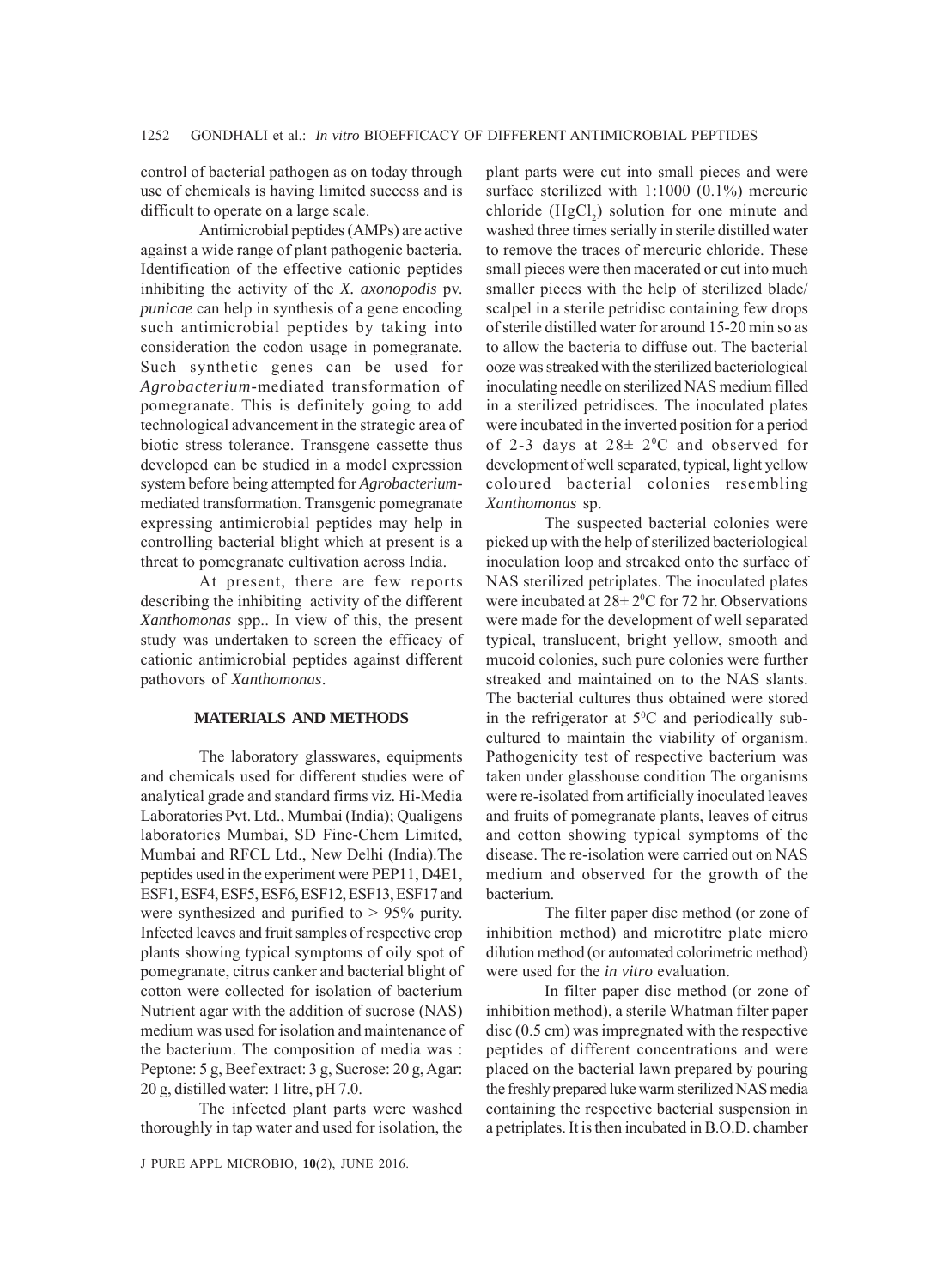at  $28 \pm 2^0$ C and after 2 and 5 days of incubation, the inhibition zone were recorded in each treatment; the presence of a clear zone of inhibition surrounding the disc is indicative of inhibitory activity against the bacteria. An experiment with nine anti-microbial peptides and one control (sterilized distilled water) were carried out. The inhibition per centages of the bacteria were calculated by using the formula described as below:

 Mean of the inhibition zone (mm) Per cent Inhibition = ------------------------------------------- x 100 90

The antibacterial activity of the antimicrobial peptides were tested by automatically determining the microbial growth by optical density measurement at 630 nm.

The dilution of the synthetic peptides were made on ELISA reader to obtain a final concentration of 500 ppm and the wells of microtitre plate was made upto a final volume of 200 μl where the volume of the sample reading contained 20 μl of specific peptides + 20 μl of bacterial suspension + 160 μl NAS broth. Similarly volume of positive (+ve) control contained 20  $\mu$ l of distilled water + 20 μl of bacterial suspension +  $160$  μl NAS broth while the volume of negative (-ve) control contained 20 μl of distilled water + 20 μl of peptide + 160 μl NAS broth. Corrected values were obtained by subtracting the absorbances of –ve control at specific hour from the absorbances of the sample at specific hr. The recording of the absorbances were done at an interval of 12 hr by incubating the microtitre plates at  $28\pm2\degree C$  with 20 sec. shaking before the absorbance measurement for a period of 48 hr.(Monroc et. al 2006)

The growth inhibition percentage were calculated by using the formula as Percent Inhibition  $= 1 - (O.D.)$  or absorbances of corrected value at specific hr/O.D. or absorbances of positive control at specific hour) x 100 with the little modification as that given by Thomas *et al.* (2006). Three replicates for each bacterial strain were performed. Positive controls contained bacterial suspension instead of peptide and negative controls contained peptides without bacterial suspension.

Hemolytic activity of the three promising peptides was evaluated by determining hemoglobin release from erythrocyte suspension of fresh cow blood sample The percentage hemolysis was calculated using the formula.

 $H = 100 \text{ x } [(O_p - O_b)/(O_m - O_b)]$  Where,

 $O_p$ : Density for given peptide concentration

 $O_b$ : Density for buffer

 $O_m$ : Density for SDS positive control

## **RESULTS AND DISCUSSION**

Antimicrobial peptides (AMPs) are active against a wide range of plant pathogenic bacteria with no hazardous effect over the plant and environment (Stotz *et al.*2013). Among the various AMPs tested against *Xanthomonas axonopodis* pv. *punicae* (*Xap*), the data revealed that the peptide D4E1 (net charge  $+ 8$ ) was statistically the most effective AMPs with the maximum growth inhibition per cent of 13.88 % (12.50 mm), followed by PEP11 (net charge +4) with the growth inhibition per cent of 12.77 % (11.50 mm). Their efficacies was then succeeded by ESF12 (net charge +4) and ESF1 (net charge +4) (Table1). Similarly, the various AMPs tested against *Xanthomonas axonopodis* pv*. citri*., the data indicates that D4E1 with all concentration was the most effective AMPs with the highest growth inhibition per cent of 11.67 % (10.50 mm) and it was followed by PEP11 with the per cent inhibition of 9.17 % (8.25 mm). The effectiveness was then succeeded by ESF12 and ESF1 which showed the comparable growth per cent inhibition with D4E1. (Table2).From the results obtained for *Xanthomonas axonopodis* pv. *malvacearum* (*Xam*), the revealed that the AMP D4E1 was the most effective peptide, which showed the maximum growth inhibition per centage of 11.67 % (10.50 mm) and it was followed by PEP11, ESF12 and ESF1 which showed the comparable effectiveness with the per cent growth inhibition of 8.61 % (7.75 mm), 8.33 % (7.50 mm) and 8.05 % (7.25 mm) respectively (Table3).

Thus from these results, it was obvious that D4E1 is the most effective peptide. The efficacy of D4E1 was more because it carries more +ve net charge as compared to the other AMPs. ESF13 was not effective against all the three bacteria while ESF4 was not effective against *Xap* and *Xac* whereas ESF6 was also not effective against *Xac*. As the *Xanthomonas* spp. tested were gram negative bacteria i.e. the microbial membrane carries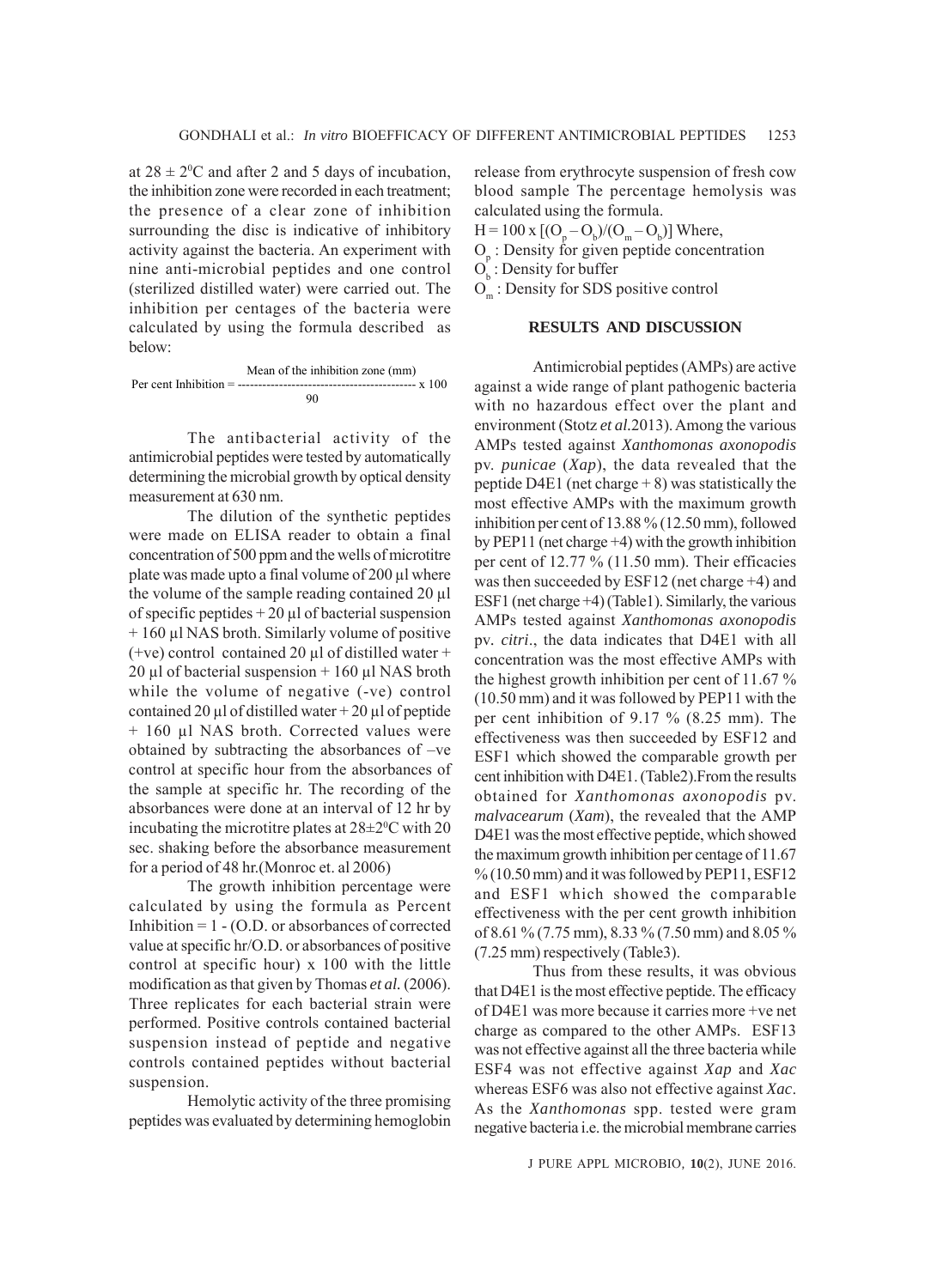anionic charge that facilitates binding of more cationic peptides and thereby controlled by this peptide was more effective (Bele'n *et al.*, 2007, Power and Hancoc 2003). Rehman and Khanum (2011) investigated the two active anti-microbial peptides using disc diffusion method. Astafieva *et al.* (2012) tested the antibacterial activity of the three anti-microbial against *Pseudomonas syringae*, *Bacillus subtilis*, *Clavibacter michiganense* sub sp. *michiganense*, and *Xanthomonas campestris* through radial diffusion

assay (paper disc method)..Although there are less information available that indicates the effectiveness of different AMPs in controlling bacterial blight of pomegranate, citrus canker and bacterial blight of cotton. The above results are in agreement with Ballweber *et al.* (2002) and Oard *et al.* (2004), where they showed the effectiveness of the various AMPs against several bacterial and fungal pathogens.

From the results obtained for the different AMPs by Micro-dilution Microplate Broth method

| S.<br>no.        | AMPs              | Peptide sequences           | Net<br>charge | Conc.<br>$(\mu M)$           | Source                          |
|------------------|-------------------|-----------------------------|---------------|------------------------------|---------------------------------|
| $\mathbf{1}$ .   | D4E1              | FKLRAKIKVRLRAKIKL           | $+8$          | 2.40<br>0.96                 | Cecropin                        |
| $\overline{2}$   | PEP <sub>11</sub> | <b>WKLFKKILKVL</b>          | $+4$          | 0.48<br>3.53<br>1.41<br>0.70 | Cecropin-<br>melittin<br>hybrid |
| 3.               | ESF1              | MASRAAGLAARLARLALRAL        | $+4$          | 2.44                         | Magainin                        |
| $\overline{4}$ . | ESF4              | MASQAAGLAAQLAQLALQAL        | $-1$          | 2.80                         | Magainin                        |
| 5.               | ESF <sub>5</sub>  | <b>MASRAAGLARRLARLARRAL</b> | $+6$          | 2.29                         | Magainin                        |
| 6.               | ESF <sub>6</sub>  | MAARAAGLAARLAALALRAL        | $+3$          | 2.56                         | Magainin                        |
| 7 <sub>1</sub>   | ESF <sub>12</sub> | <b>MASRAAGLAARLARLALR</b>   | $+4$          | 0.54<br>1.07<br>2.68         | Magainin                        |
| 8.               | ESF <sub>13</sub> | MASDAAGLAADLADLALDAL        | $-1$          | 2.65                         | Magainin                        |
| 9.               | ESF17             | ASRAAGLAARLARLALR           | $+3$          | 2.88                         | Magainin                        |
|                  |                   |                             |               |                              |                                 |

Table 1. Details of the anti-microbial peptides (AMPs) used

**Table 2.** *In vitro* effect of different anti-microbial peptides against *Xanthomonas axonopodis* pv. *punicae* by filter paper disc method

| Treat.<br>No.       | Name of<br>peptide | Concentration<br>(mM) | Zone of<br>inhibition (mm) | Growth<br>inhibition $(\% )$ |
|---------------------|--------------------|-----------------------|----------------------------|------------------------------|
| T                   | D4E1               | 2.40                  | 12.50                      | 13.88                        |
| $T_{2}$             | PEP11              | 3.53                  | 11.50                      | 12.77                        |
| $\rm T$ $_{3}$      | ESF1               | 2.44                  | 7.25                       | 8.05                         |
| T<br>$\overline{4}$ | ESF4               | 2.8                   | 0.00                       | 0.00                         |
| $T_{\rm 5}$         | ESF5               | 2.29                  | 7.25                       | 8.05                         |
| $T_{6}$             | ESF <sub>6</sub>   | 2.56                  | 6.25                       | 6.94                         |
| $T_{7}$             | ESF <sub>12</sub>  | 2.68                  | 8.50                       | 9.44                         |
| $T_{\rm 8}$         | ESF <sub>13</sub>  | 2.65                  | 0.00                       | 0.00                         |
| $T_{9}$             | ESF17              | 2.88                  | 7.75                       | 8.05                         |
| T<br>10             | Water              | -                     | 0.00                       | 0.00                         |
| $S.E. +$            |                    | 0.26                  | 0.29                       |                              |
| C.D. at $5\%$       |                    | 0.74                  | 0.83                       |                              |

J PURE APPL MICROBIO*,* **10**(2), JUNE 2016.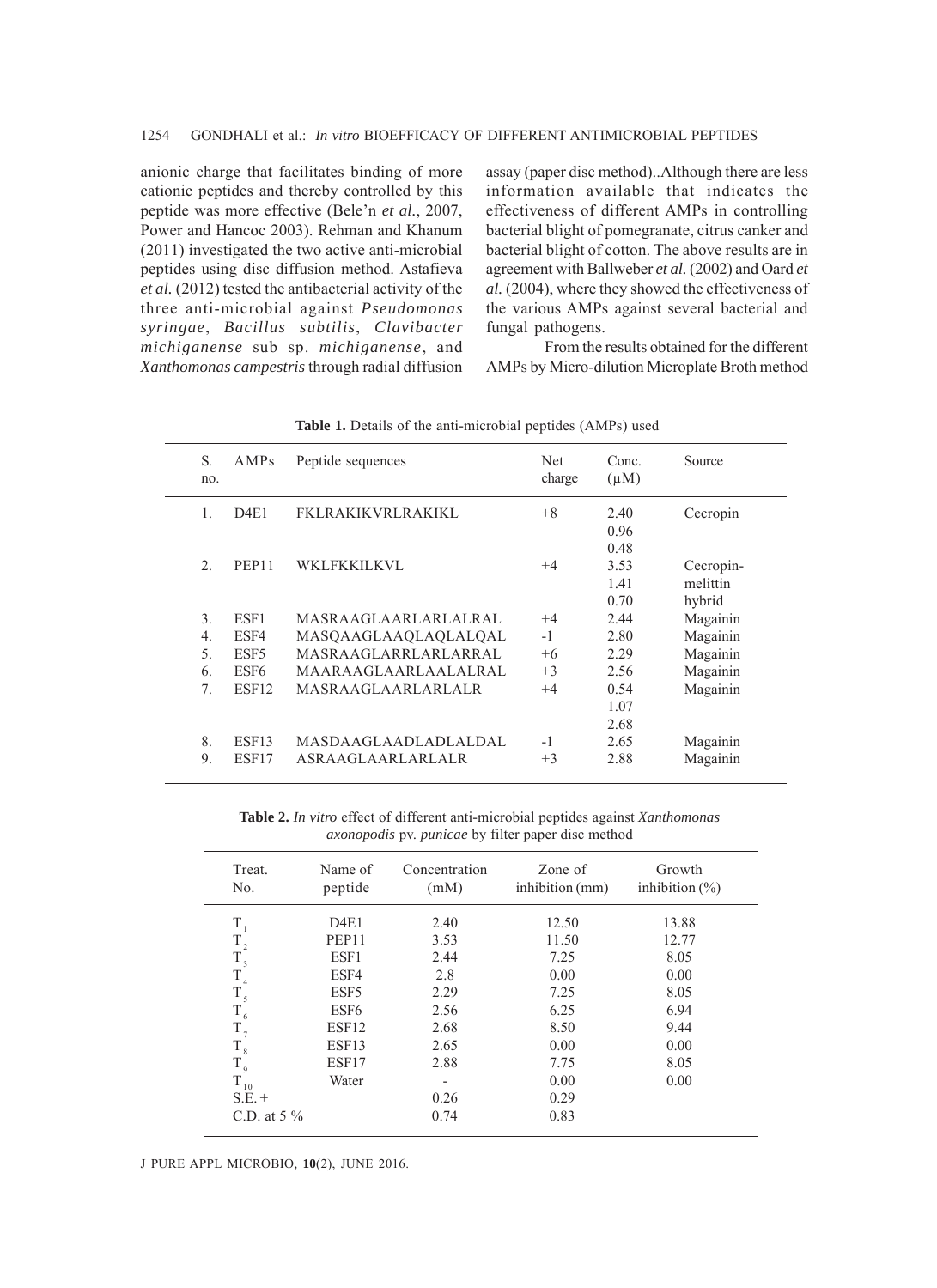against *Xanthomonas axonopodis* pv*. punicae*, the growth inhibitory per cent was observed greater than 90 per cent (i.e., MIC  $_{90}$ ) for the peptides D4E1(98.13), PEP11(98.32), ESF17(96.81), ESF1(93.55), ESF5(96.10) and ESF12(97.99). However, ESF6, ESF4, ESF13 showed the growth inhibitory per cent of 81.64, 32.55 and 67.73 respectively which were lesser than 90 per cent (MIC less than  $MIC_{90}$ ). The least growth inhibitory per cent was observed for ESF 4 (32.55) and ESF 13(67.73)(Table4).From the data obtained against *Xanthomonas axonopodis* pv*. citri*, it revealed that the growth inhibitory per cent was seen greater than 90 per cent (i.e.,  $MIC_{90}$ ) for the peptides D4E1

(99.11), ESF12 (99.36), PEP11 (94.94), ESF17 (94.73), ESF1 (97.15), ESF5 (96.40) and ESF6 (99.92). However, ESF4 (7.05) and ESF 13 (11.34) showed the growth inhibitory per cent lesser than 90 per cent (MIC less than  $MIC<sub>90</sub>$ ) with the least one for ESF4. (Table5) .The results of the present study obtained against *Xanthomonas axonopodis* pv. *malvacaerum*, the data revealed that the growth inhibitory per cent was seen greater than 90 per cent (i.e.,  $MIC_{90}$ ) for the peptides D4E1 (95.28), PEP11 (95.44), ESF17 (92.14) and ESF1 (93.40). However, ESF5 (88.36), ESF12 (85.69) and ESF6 (80.82) showed the growth inhibitory per cent lesser than 90 per cent (MIC lesser than  $MIC_{q0}$ ).

**Table 3.** *In vitro* effect of different anti-microbial peptides against *Xanthomonas axonopodis* pv. *citri* by filter paper disc method

| Treat.<br>No.       | Name of<br>peptide | Concentra-<br>tion $(mM)$ | Zone of<br>inhibition (mm) | Growth<br>inhibition $(\% )$ |
|---------------------|--------------------|---------------------------|----------------------------|------------------------------|
| $T_{1}$             | D4E1               | 2.40                      | 10.50                      | 11.67                        |
| $\rm T_{_2}$        | PEP <sub>11</sub>  | 3.53                      | 8.25                       | 9.17                         |
| $\rm T$ $_{3}$      | ESF1               | 2.44                      | 7.00                       | 7.78                         |
| $T_{4}$             | ESF4               | 2.8                       | 0.00                       | 0.00                         |
| $T_{5}$             | ESF <sub>5</sub>   | 2.29                      | 6.50                       | 7.22                         |
| $\mathrm{T_{_{6}}}$ | ESF <sub>6</sub>   | 2.56                      | 0.00                       | 0.00                         |
| $T_{7}$             | ESF12              | 2.68                      | 7.25                       | 8.05                         |
| $\rm T_{\,s}$       | ESF13              | 2.65                      | 0.00                       | 0.00                         |
| $T_{9}$             | ESF17              | 2.88                      | 6.25                       | 6.94                         |
| T<br>10             | Water              | -                         | 0.00                       | 0.00                         |
| $S.E. +$            |                    | 0.23                      | 0.25                       |                              |
| C.D. at $5\%$       |                    | 0.66                      | 0.73                       |                              |
|                     |                    |                           |                            |                              |

**Table 4.** *In vitro* effect of different synthetic anti-microbial peptides against *Xanthomonas axonopodis* pv. *malvacearum* by filter paper disc method

| Treatment       | Name of<br>peptide | Concentra-<br>tion (mM)  | Zone of<br>inhibition (mm) | Growth<br>inhibition $(\% )$ |
|-----------------|--------------------|--------------------------|----------------------------|------------------------------|
| T               | D4E1               | 2.40                     | 10.50                      | 11.67                        |
| $\rm T_{_2}$    | PEP11              | 3.53                     | 7.75                       | 8.61                         |
| $T_{3}$         | ESF1               | 2.44                     | 7.25                       | 8.05                         |
| T               | ESF4               | 2.8                      | 5.75                       | 6.39                         |
| $\rm T_{_5}$    | ESF <sub>5</sub>   | 2.29                     | 6.50                       | 7.22                         |
| $\rm T_{\rm 6}$ | ESF <sub>6</sub>   | 2.56                     | 5.75                       | 6.39                         |
| $T_{7}$         | ESF12              | 2.68                     | 7.50                       | 8.33                         |
| $\rm T_{\rm 8}$ | ESF13              | 2.65                     | 0.00                       | 0.00                         |
| $\rm T_{\rm 9}$ | ESF17              | 2.88                     | 6.25                       | 6.94                         |
| T<br>10         | Water              | $\overline{\phantom{0}}$ | 0.00                       | 0.00                         |
| $S.E. +$        |                    | 0.24                     | 0.27                       |                              |
| C.D. at $5\%$   |                    | 0.70                     | 0.77                       |                              |
|                 |                    |                          |                            |                              |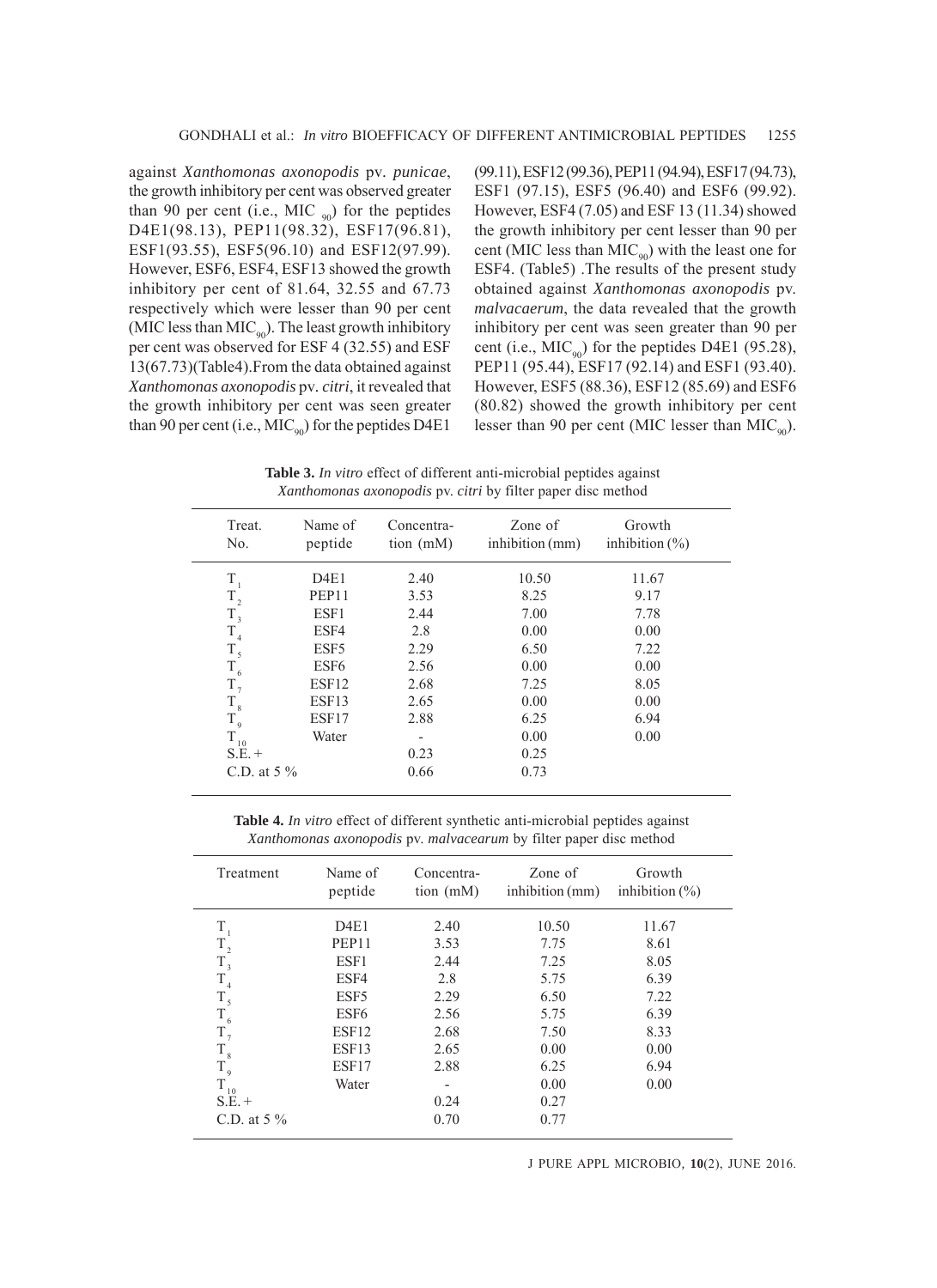The least growth inhibitory per cent was observed for ESF 4 (28.37) and ESF 13 (20.43) (Table6).

Thus from the above results it is seen that the peptides when tested *in vitro* through micro-dilution broth method at 500 ppm concentration , the inhibition of growth against *Xap* was greater than 90 per cent  $(MIC_{q0})$  for the peptides D4E1, PEP11, ESF17, ESF5 and ESF12. Whereas for *Xac*, it was recorded in D4E1, PEP11,

ESF17, ESF5, ESF6, ESF1 and ESF12 peptides. The inhibition growth per cent greater than 90 ( $\text{MIC}_{\text{oo}}$ ) for *Xam* was recorded in peptides D4E1, PEP11, ESF17 and ESF1. Thus, it is showed that D4E1, PEP11, ESF17, ESF5, ESF12 and ESF1 were the most effective peptides against all the pathogens. Powell *et al.* (1995) also recorded similar results for *in vitro* bioassays of synthetic and natural peptides and they reported that ESF1, ESF5, ESF6 and

| Peptide/<br>Conc.<br>(mM) | Hours | Sample<br>reading<br>(A) | -ve<br>control<br>(B) | $+ve$<br>control<br>(C) | Corrected<br>value<br>$(A-B)$ | Growth<br>inhibition<br>$(\%)$ |  |
|---------------------------|-------|--------------------------|-----------------------|-------------------------|-------------------------------|--------------------------------|--|
|                           |       |                          |                       |                         |                               |                                |  |
| D4E1                      | 12    | 0.168                    | 0.086                 | 0.188                   | 0.082                         | 56.38                          |  |
| (2.40)                    | 24    | 0.127                    | 0.080                 | 0.298                   | 0.047                         | 84.23                          |  |
|                           | 36    | 0.128                    | 0.088                 | 0.365                   | 0.040                         | 89.04                          |  |
|                           | 48    | 0.103                    | 0.092                 | 0.589                   | 0.011                         | 98.13                          |  |
| PEP11(3.53)               | 12    | 0.107                    | 0.101                 | 0.188                   | 0.006                         | 96.81                          |  |
|                           | 24    | 0.105                    | 0.100                 | 0.298                   | 0.005                         | 98.32                          |  |
|                           | 36    | 0.122                    | 0.098                 | 0.365                   | 0.024                         | 93.42                          |  |
|                           | 48    | 0.119                    | 0.105                 | 0.589                   | 0.014                         | 97.62                          |  |
| ESF17                     | 12    | 0.062                    | 0.056                 | 0.188                   | 0.006                         | 96.81                          |  |
| (2.88)                    | 24    | 0.078                    | 0.057                 | 0.298                   | 0.021                         | 92.95                          |  |
|                           | 36    | 0.104                    | 0.057                 | 0.365                   | 0.047                         | 87.12                          |  |
|                           | 48    | 0.277                    | 0.057                 | 0.589                   | 0.220                         | 62.65                          |  |
| ESF1                      | 12    | 0.304                    | 0.198                 | 0.188                   | 0.106                         | 43.62                          |  |
| (2.44)                    | 24    | 0.292                    | 0.189                 | 0.298                   | 0.103                         | 65.44                          |  |
|                           | 36    | 0.292                    | 0.209                 | 0.365                   | 0.083                         | 77.26                          |  |
|                           | 48    | 0.283                    | 0.245                 | 0.589                   | 0.038                         | 93.55                          |  |
| ESF5                      | 12    | 0.155                    | 0.114                 | 0.188                   | 0.041                         | 78.19                          |  |
| (2.29)                    | 24    | 0.136                    | 0.115                 | 0.298                   | 0.021                         | 92.95                          |  |
|                           | 36    | 0.132                    | 0.109                 | 0.365                   | 0.023                         | 93.70                          |  |
|                           | 48    | 0.150                    | 0.127                 | 0.589                   | 0.023                         | 96.10                          |  |
| ESF12                     | 12    | 0.104                    | 0.099                 | 0.188                   | 0.005                         | 97.34                          |  |
| (2.68)                    | 24    | 0.105                    | 0.099                 | 0.298                   | 0.006                         | 97.99                          |  |
|                           | 36    | 0.096                    | 0.084                 | 0.365                   | 0.012                         | 96.71                          |  |
|                           | 48    | 0.099                    | 0.086                 | 0.589                   | 0.013                         | 97.79                          |  |
| ESF6                      | 12    | 0.186                    | 0.126                 | 0.188                   | 0.060                         | 68.09                          |  |
| (2.56)                    | 24    | 0.182                    | 0.125                 | 0.298                   | 0.057                         | 80.87                          |  |
|                           | 36    | 0.200                    | 0.133                 | 0.365                   | 0.067                         | 81.64                          |  |
|                           | 48    | 0.309                    | 0.127                 | 0.589                   | 0.182                         | 69.10                          |  |
| ESF4                      | 12    | 0.217                    | 0.073                 | 0.188                   | 0.144                         | 23.40                          |  |
| (2.58)                    | 24    | 0.290                    | 0.089                 | 0.298                   | 0.201                         | 32.55                          |  |
|                           | 36    | 0.393                    | 0.130                 | 0.365                   | 0.263                         | 27.95                          |  |
|                           | 48    | 0.695                    | 0.255                 | 0.589                   | 0.440                         | 25.30                          |  |
| ESF13                     | 12    | 0.272                    | 0.196                 | 0.188                   | 0.076                         | 56.57                          |  |
| (2.65)                    | 24    | 1.012                    | 0.797                 | 0.298                   | 0.215                         | 27.85                          |  |
|                           | 36    | 1.065                    | 0.833                 | 0.365                   | 0.232                         | 36.44                          |  |
|                           | 48    | 1.031                    | 0.842                 | 0.589                   | 0.189                         | 67.71                          |  |
|                           |       |                          |                       |                         |                               |                                |  |

**Table 5.** *In vitro* efficacy of the different anti-microbial peptides on the growth of *Xanthomonas axonopodis* pv. *punicae* using 96-well microtiter plate method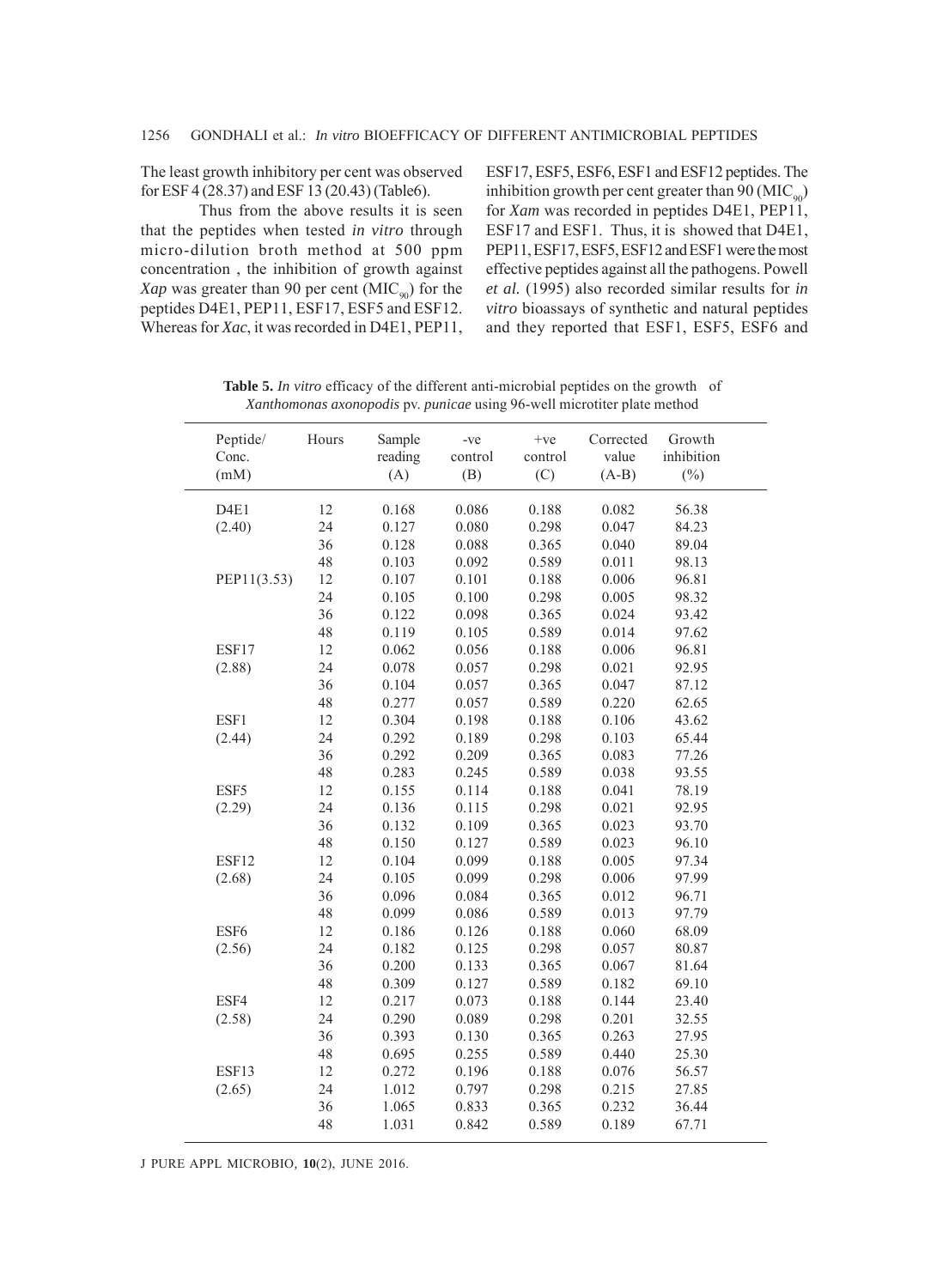ESF12 peptides were inhibitory to the growth of the bacteria and fungi. The Badosa *et al.* (2007) tested the *in vitro* inhibitory growth of a 125 member library of synthetic linear undecapeptides by automatically determining the microbial growth through optical density measurement of the microtitre plate at 600 nm.

concentration recorded less than 3, 7 and 11 per cent hemolysis, respectively Per cent hemolysis recorded for the promising peptides at 25 μM concentration was less than 3 per cent (table7). Whereas the most promising peptides D4E1 at highest concentration (100  $\mu$ M) recorded less than 15 % hemolysis (10.08 %) this is acceptable to the eukaryotic cells of the mammals. The toxicity to eukaryotic cells of the most active peptide was

The most promising peptides viz. D4E1, PEP-11 and ESF-12 at 25, 50 and 100 μM

**Table 6.** *In vitro* efficacy of the different anti-microbial peptides on the growth of *Xanthomonas axonopodis* pv. *citri* using 96-well microtiter plate method

| Peptide/<br>Conc.<br>(mM) | Hours  | Sample<br>reading<br>(A) | -ve<br>control<br>(B) | $+ve$<br>control<br>(C) | Corrected<br>value<br>$(A-B)$ | Growth<br>inhibition<br>$(\%)$ |
|---------------------------|--------|--------------------------|-----------------------|-------------------------|-------------------------------|--------------------------------|
| D <sub>4E1</sub>          | 12     | 0.153                    | 0.082                 | 0.529                   | 0.071                         | 86.58                          |
| (2.40)                    | 24     | 0.114                    | 0.085                 | 0.949                   | 0.029                         | 96.94                          |
|                           | 36     | 0.118                    | 0.103                 | 1.177                   | 0.015                         | 98.73                          |
|                           | 48     | 0.078                    | 0.067                 | 1.242                   | 0.011                         | 99.11                          |
| PEP11                     |        |                          |                       |                         |                               |                                |
| (3.53)                    | 12     | 0.136                    | 0.100                 | 0.529                   | 0.036                         | 93.19                          |
|                           | 24     | 0.153                    | 0.105                 | 0.949                   | 0.048                         | 94.94                          |
|                           | 36     | 0.217                    | 0.138                 | 1.177                   | 0.079                         | 93.29                          |
|                           | 48     | 0.263                    | 0.154                 | 1.242                   | 0.109                         | 91.22                          |
| ESF17                     | 12     | 0.078                    | 0.057                 | 0.529                   | 0.021                         | 96.03                          |
| (2.88)                    | 24     | 0.114                    | 0.059                 | 0.949                   | 0.055                         | 94.20                          |
|                           | 36     | 0.252                    | 0.190                 | 1.177                   | 0.062                         | 94.73                          |
|                           | 48     | 0.447                    | 0.341                 | 1.242                   | 0.106                         | 91.47                          |
| ESF1                      | 12     | 0.486                    | 0.315                 | 0.529                   | 0.171                         | 67.67                          |
| (2.44)                    | 24     | 0.437                    | 0.306                 | 0.949                   | 0.131                         | 86.20                          |
|                           | 36     | 0.461                    | 0.298                 | 1.177                   | 0.163                         | 86.15                          |
|                           | 48     | 0.288                    | 0.253                 | 1.242                   | 0.035                         | 97.15                          |
| ESF5                      | 12     | 0.134                    | 0.115                 | 0.529                   | 0.019                         | 96.40                          |
| (2.29)                    | 24     | 0.281                    | 0.150                 | 0.949                   | 0.131                         | 86.20                          |
|                           | 36     | 1.004                    | 0.143                 | 1.177                   | 0.861                         | 26.85                          |
|                           | 48     | 0.694                    | 0.138                 | 1.242                   | 0.556                         | 55.23                          |
| ESF12                     | 12     | 0.117                    | 0.113                 | 0.529                   | 0.004                         | 99.24                          |
| (2.68)                    | 24     | 0.106                    | 0.104                 | 0.949                   | 0.002                         | 99.79                          |
|                           | 36     | 0.099                    | 0.087                 | 1.177                   | 0.012                         | 98.98                          |
|                           | 48     | 0.095                    | 0.087                 | 1.242                   | 0.008                         | 99.36                          |
| ESF6                      | 12     | 0.065                    | 0.059                 | 0.529                   | 0.006                         | 98.87                          |
| (2.56)                    | 24     | 0.102                    | 0.095                 | 0.949                   | 0.007                         | 99.26                          |
|                           | 36     | 0.621                    | 0.620                 | 1.177                   | 0.001                         | 99.92                          |
|                           | 48     | 1.442                    | 1.388                 | 1.242                   | 0.054                         | 95.65                          |
| ESF4                      | 12     | 0.562                    | 0.098                 | 0.529                   | 0.464                         | 12.29                          |
| (2.58)                    | 24     | 0.949                    | 0.221                 | 0.949                   | 0.751                         | 20.86                          |
|                           | 36     | 1.315                    | 0.261                 | 1.177                   | 1.094                         | 07.05                          |
|                           | 48     | 1.408                    | 0.061                 | 1.242                   | 1.147                         | 07.65                          |
| ESF13                     | $12\,$ | 0.530                    | 0.276                 | 0.529                   | 0.469                         | 11.34                          |
| (2.65)                    | 24     | 1.044                    | 0.533                 | 0.949                   | 0.768                         | 19.07                          |
|                           | 36     | 1.404                    | 1.384                 | 1.177                   | 0.871                         | 26.00                          |
|                           | 48     | 1.923                    | 0.057                 | 1.242                   | 0.539                         | 56.60                          |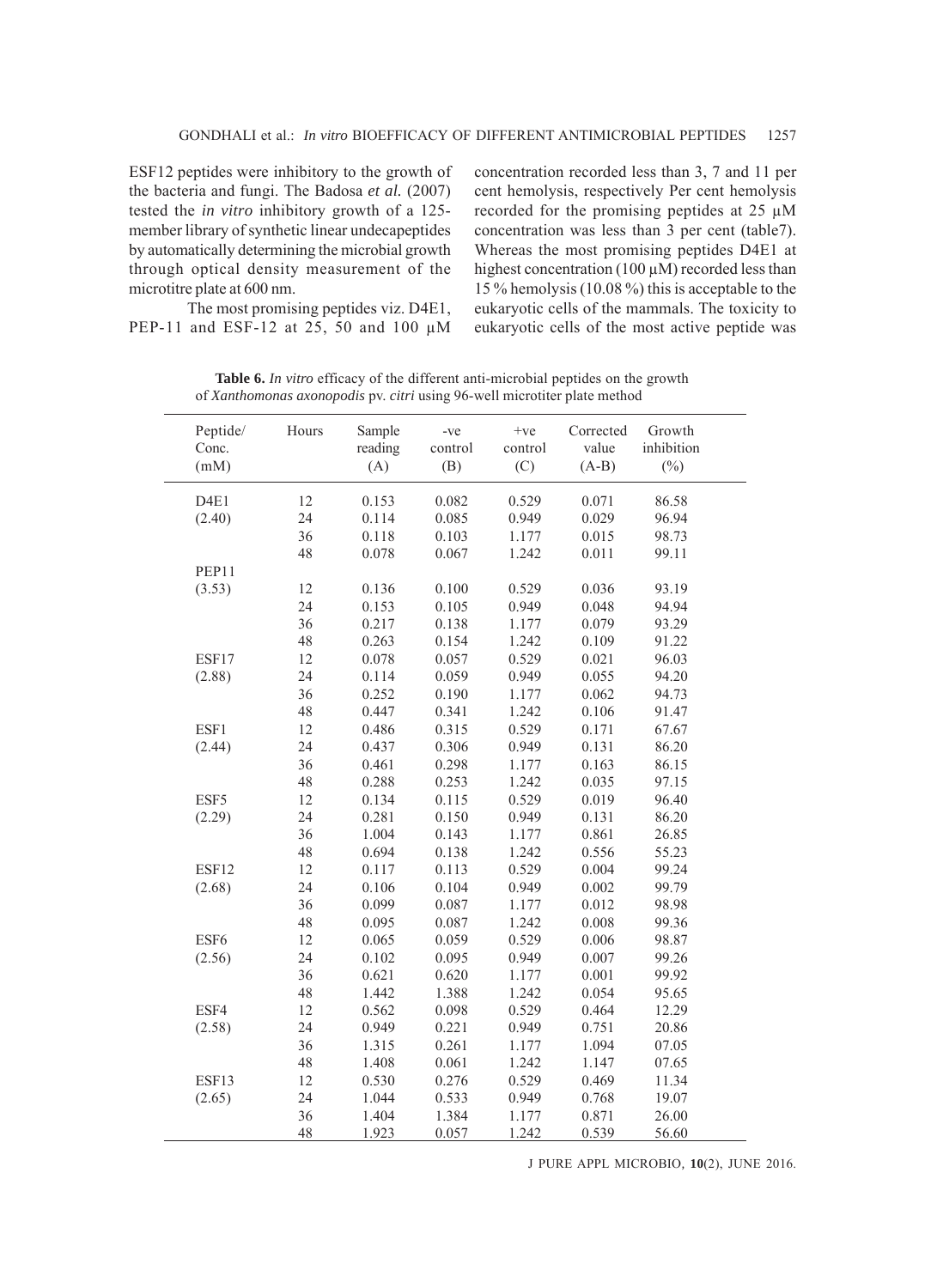determined as the ability to lyse erythrocytes in comparison to SDS.

Badosa *et al.* ( 2007) the hemolytic activity for D4E1 peptide in mammalian cells showed low toxicity at the concentration used for phytopathogen elimination and excellent results for *in vitro* control of proteobacteria by the D4E1 peptide was reported by Stover *et al.* (2013). Attilio *et al.* (2013) proved the stability of the most promising peptide D4E1 by producing transgenic sweet orange with D4E1 gene driven by the AtPP2 promoter. Hence, in future D4E1 peptide could be used to create the resistance against *Xanthomonas axonopodis* pv. *punicae* in pomegranate by *Agrobacterium-*mediated transformation.

| Peptide/         | Hours | Sample  | -ve     | $+v$ e  | Corrected | Growth     |  |
|------------------|-------|---------|---------|---------|-----------|------------|--|
| Conc.            |       | reading | control | control | value     | inhibition |  |
| (mM)             |       | (A)     | (B)     | (C)     | $(A-B)$   | $(\%)$     |  |
| D <sub>4E1</sub> | 12    | 0.273   | 0.097   | 0.359   | 0.176     | 50.97      |  |
| (2.40)           | 24    | 0.192   | 0.112   | 0.416   | 0.080     | 80.77      |  |
|                  | 36    | 0.219   | 0.093   | 0.435   | 0.126     | 71.03      |  |
|                  | 48    | 0.113   | 0.083   | 0.636   | 0.030     | 95.28      |  |
| PEP11            |       |         |         |         |           |            |  |
| (3.53)           | 12    | 0.181   | 0.103   | 0.359   | 0.078     | 78.27      |  |
|                  | 24    | 0.118   | 0.095   | 0.416   | 0.023     | 94.47      |  |
|                  | 36    | 0.170   | 0.142   | 0.435   | 0.028     | 93.56      |  |
|                  | 48    | 0.129   | 0.100   | 0.636   | 0.029     | 95.44      |  |
| ESF17            | 12    | 0.094   | 0.060   | 0.359   | 0.034     | 90.53      |  |
| (2.88)           | 24    | 0.099   | 0.060   | 0.416   | 0.039     | 90.63      |  |
|                  | 36    | 0.103   | 0.058   | 0.435   | 0.045     | 89.66      |  |
|                  | 48    | 0.106   | 0.056   | 0.636   | 0.050     | 92.14      |  |
| ESF1             | 12    | 0.339   | 0.214   | 0.359   | 0.125     | 65.18      |  |
| (2.44)           | 24    | 0.340   | 0.214   | 0.416   | 0.126     | 69.71      |  |
|                  | 36    | 0.368   | 0.247   | 0.435   | 0.121     | 72.18      |  |
|                  | 48    | 0.404   | 0.362   | 0.636   | 0.042     | 93.40      |  |
| ESF5             | 12    | 0.240   | 0.184   | 0.359   | 0.056     | 84.40      |  |
| (2.29)           | 24    | 0.255   | 0.179   | 0.416   | 0.076     | 81.73      |  |
|                  | 36    | 0.280   | 0.179   | 0.435   | 0.101     | 76.78      |  |
|                  | 48    | 0.248   | 0.174   | 0.636   | 0.074     | 88.36      |  |
| ESF12            | 12    | 0.206   | 0.106   | 0.359   | 0.100     | 72.14      |  |
| (2.68)           | 24    | 0.243   | 0.106   | 0.416   | 0.137     | 67.07      |  |
|                  | 36    | 0.239   | 0.099   | 0.435   | 0.140     | 67.82      |  |
|                  | 48    | 0.184   | 0.093   | 0.636   | 0.091     | 85.69      |  |
| ESF6             | 12    | 0.220   | 0.119   | 0.359   | 0.101     | 71.87      |  |
| (2.56)           | 24    | 0.221   | 0.117   | 0.416   | 0.104     | 75.00      |  |
|                  | 36    | 0.218   | 0.114   | 0.435   | 0.104     | 76.09      |  |
|                  | 48    | 0.233   | 0.111   | 0.636   | 0.122     | 80.82      |  |
| ESF4             | 12    | 0.313   | 0.070   | 0.359   | 0.243     | 32.31      |  |
| (2.58)           | 24    | 0.372   | 0.074   | 0.416   | 0.298     | 28.37      |  |
|                  | 36    | 0.641   | 0.344   | 0.435   | 0.297     | 31.72      |  |
|                  | 48    | 1.256   | 0.849   | 0.636   | 0.407     | 36.01      |  |
| ESF13            | 12    | 0.333   | 0.059   | 0.359   | 0.274     | 23.68      |  |
| (2.65)           | 24    | 0.394   | 0.063   | 0.416   | 0.331     | 20.43      |  |
|                  | 36    | 0.645   | 0.362   | 0.435   | 0.283     | 34.94      |  |
|                  | 48    | 1.573   | 1.252   | 0.636   | 0.321     | 49.53      |  |

**Table 7.** *In vitro* efficacy of the different anti-microbial peptides on the growth of *Xanthomonas axonopodis* pv. *malvacearum* using 96-well microtiter plate method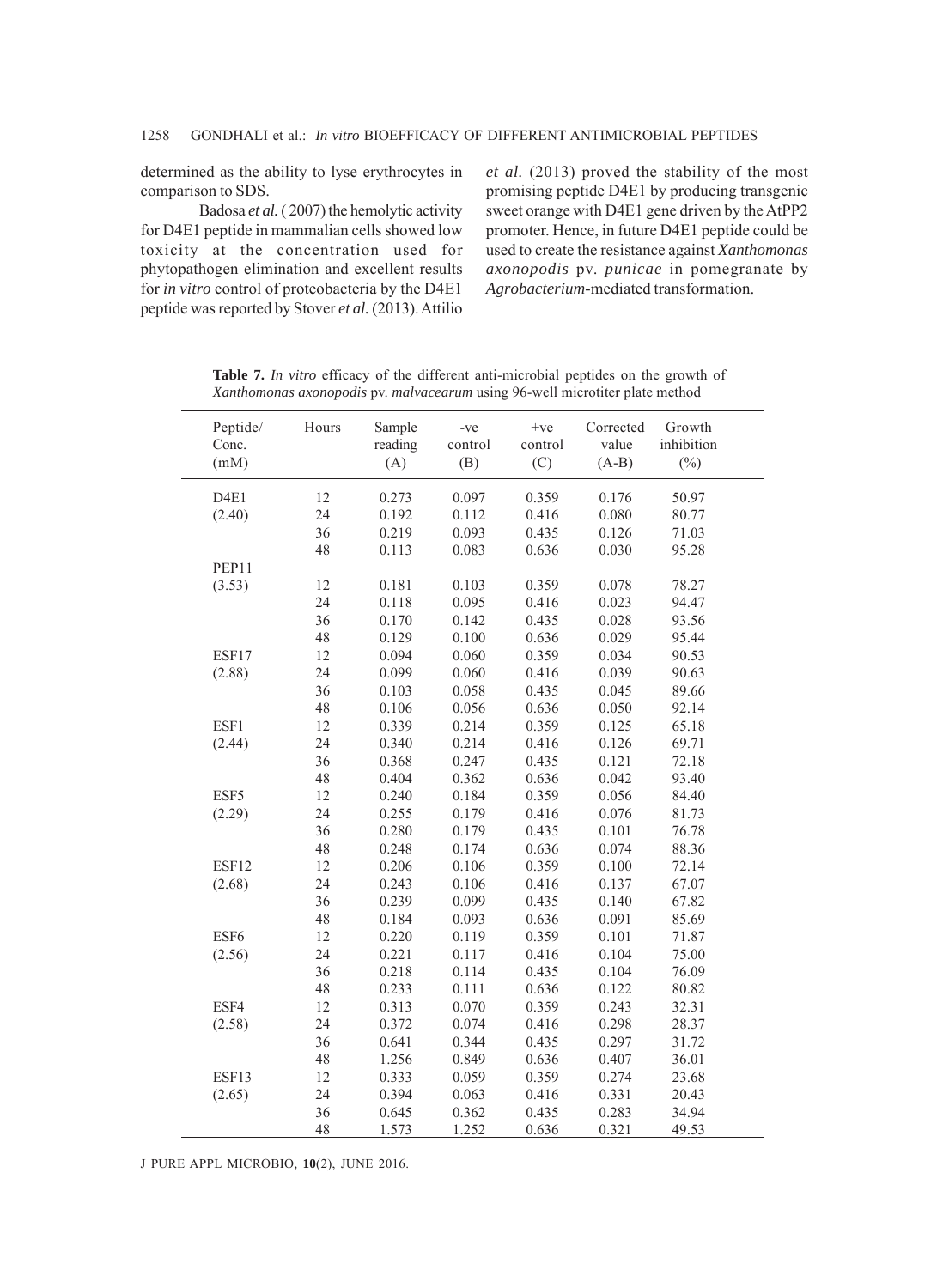|                | Treat. No. Treatments | Hemolysis $(\% )$ |
|----------------|-----------------------|-------------------|
| $T_{1}$        | $D4E1 - 25 \mu M$     | 1.88              |
| $T_{2}$        | $D4E1 - 50 \mu M$     | 4.57              |
| $T_{3}$        | $D4E1 - 100 \mu M$    | 10.08             |
| $T_{4}$        | ESF-12 $-25 \mu M$    | 2.91              |
| T <sub>5</sub> | ESF-12 $-50 \mu M$    | 6.62              |
| $T_{6}$        | ESF-12 $-100 \mu M$   | 11.30             |
| $T_{7}$        | PEP-11 $-25 \mu M$    | 2.06              |
| $T_{8}$        | PEP-11 $-50 \mu M$    | 4.92              |
| $T_{\rm q}$    | PEP-11 $-100 \mu M$   | 13.84             |
|                | $S.E. +$              | 0.652             |
|                | C.D. at $5\%$         | 1.938             |

**Table 8.** Hemolysis of promising peptides

#### **CONCLUSIONS**

Among the nine peptides tested *in v*itro through paper disc method, D4E1 PEP-11 and ESF-12 were the most effective against all pathogens viz. *Xap*, *Xac* and *Xam*. ESF 13 was not effective against all the three bacteria, ESF6 was not effective against *Xac* while ESF4 was not effective against *Xap* and *Xac*. The antimicrobial peptides when tested *in vitro* through micro-dilution broth method against all *Xanthomonas* spp., D4E1, PEP11, ESF17 and ESF12 had shown the maximum inhibition of bacterial growth. The anti-microbial peptides that can be used effectively against *Xanthomonas* spp. in crop improvement programme are D4E1, PEP11, ESF17 and ESF12. Three promising peptides viz. D4E1, PEP-11 and ESF-12 at 25, 50 and 100 μM concentration recorded less than 3, 7 and 11 per cent hemolysis, respectively, which is acceptable for eukaryotic cells.

#### **ACKNOWLEDGMENTS**

I would like to acknowledge the help provided by Department of Horticulture, Bio-Chemistry ,Plant Pathology and Biotechnology M.P.K.V.,Rahuri for their help and facilities provided during completion of my Ph.D research work.

#### **REFERENCES**

1. Monroc, S., Badosa, E., Feliu, L., Planas, M., Montesinos, E.and Bardaji, E. *De novo* designed cyclic cationic peptides as inhibitors of plant pathogenic bacteria. Science direct. *Peptides*. **27** ( 2006) 2567-2574.

- 2. Thomas, P., John, B., James, B. and Noel, M. Use of a spectrophotometric bioassay for determination of microbial sensitivity to manuka honey. *J. of Microbiol Methods*, **64 (** 2006) 84- 95.
- 3. Stoltz, H.U., Waller, F. and Wang, K. Innate immunity in plants : The role of anti-microbial peptides. Hiemstra, P.S.; Zaat, S.A.J. (Eds.) Anti-microbial peptides and innate immunity, a product of Springer Basel. (2013)pp 978-3- 0378-0540-7.
- 4. Bele, L., Wimal, U., Richard, L. G.,and Jose, F. M. Parallel evaluation of anti-microbial peptides derived from the synthetic PAF26 and the human LL37. Biochem and Biophy Res Commu. **356** ( 2007) 107–113
- 5. Power, J.P. and Hancock R.E. The relationship between peptide structure and antibacterial activity. *Science Direct Peptides*. **24** ( 2003) 1681-1691.
- 6. Rehman, S. and Khanum, A. Isolation and characterization of peptide(s) from *Pisum sativum* having anti-microbial activity against various bacteria. *Pakistani J. Bot.*, **43** ( 2011) 2971-2978.
- 7. Astafieva, A.A., Rogozhin E.A., Odintsova T.I., Khadeeva N.V., Grishin E. V. and Egorov, T.A. Discovery of novel anti-microbial peptides with unusual cysteine motifs in dandelion *Taraxacum officinale* Wigg. Flowers. *Science Direct*. Peptides, **36(**2012) 266–271.
- 8. Ballweber, L.M., Jaynes, J.E., Stamm, W.E. and Lampe, M.F. *In vitro* microbicidal activities of cecropin peptides D2A21 and D4E1 and gel formulations containing 0.1 to 2% D2A21 against *Chlamydia trachomatis. Antimicrob. Agents Chemother.* **46(**2002) 34-41.
- 9. Oard, S., Rush, M. C. and Oard, J. H. Characterization of anti-microbial peptides against a US strain of the rice pathogen *Rhizoctonia solani*. *J. of Applied Microbio*, **97**( 2004) 169–180.
- 10. Powell, W.A., Catranis, C. M. and Maynard, C. A. Synthetic anti-microbial peptide design. **89(** 1995) 792–794.
- 11. Badosa, E., Ferre, R., Planas, M., Feliu, L., Besalu, E., Cabrefiga, J., Bardajý´, E. and Montesinos, E. A library of linear undecapeptides with bactericidal activity against phytopathogenic bacteria. *Science Direct. Peptides* **28(** 2007) 2276-2285.
- 12. Stover, E., Stange Junior, R.R., Mccollum, T.G., Jaynes, J., Irey, M.and Mirkov, E. Screening anti-microbial peptides *in vitro* for use in